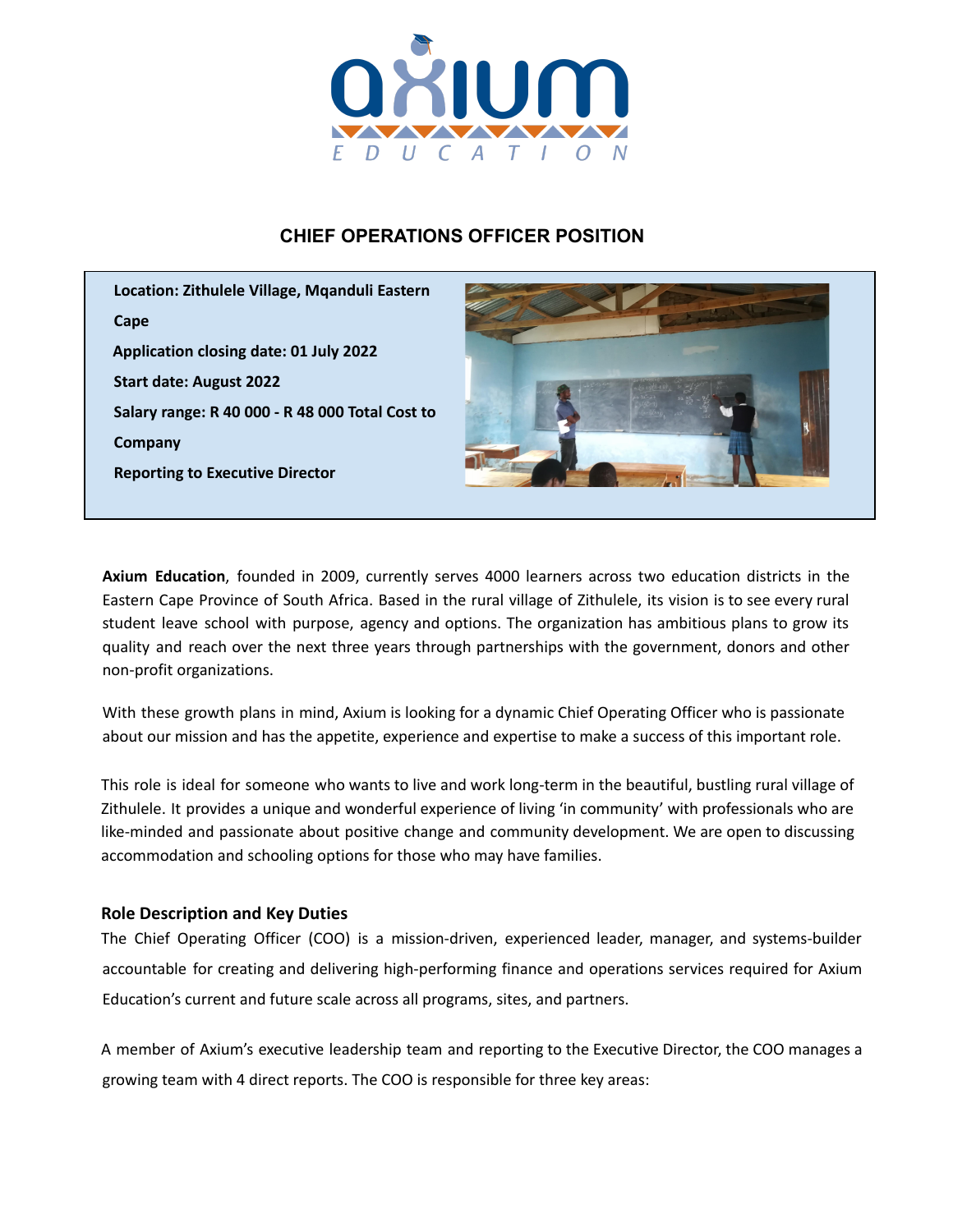

- (1) Organizational Leadership & Strategy
- (2) Operations Team Leadership
- (3) Operational Planning & Performance. Managing through staff

The COO is ultimately responsible for performing all operations functions, including Finance & Accounting, Human Resources, Technology, Reporting, School/Partner Operations Support, Office Operations, Transportation, Facilities, and Compliance & Risk Management.

#### **Qualifications and Experience**

- Education: Bachelor's Degree or equivalent experience required; MBA or Master's Degree in related field preferred (Public administration etc)
- At least five years of progressively increasing operational management experience in complex, entrepreneurial organizations. Education sector experience preferred.
- Experience working for a Non-Profit Organization would be advantageous
- Demonstrated ability to design, build and implement systems and processes to support a growing multi-site organization across the finance and operations functions managed by position.
- Proven experience hiring, managing, developing, motivating and retaining high-performing teams.
- Excellent project management and analytical skills.
- Experience communicating and training on non-technical topics.
- Ability to exercise excellent judgment in decision-making by leveraging stakeholder input and data.
- Highly proficient in Microsoft, Excel, PowerPoint and Word.
- A finance qualification or in-depth experience would be an asset.

#### **Behavioural Competencies**

- Unquestioned integrity and commitment to Axium's mission, values, and community.
- Commitment to diversity, equity, and inclusion.
- Relentless determination to do whatever it takes to help our students succeed.
- Orientation to make decisions in the best interests of students and the sustainability of Axium.
- High bar for excellence Envisions, communicates and holds stakeholders accountable to high